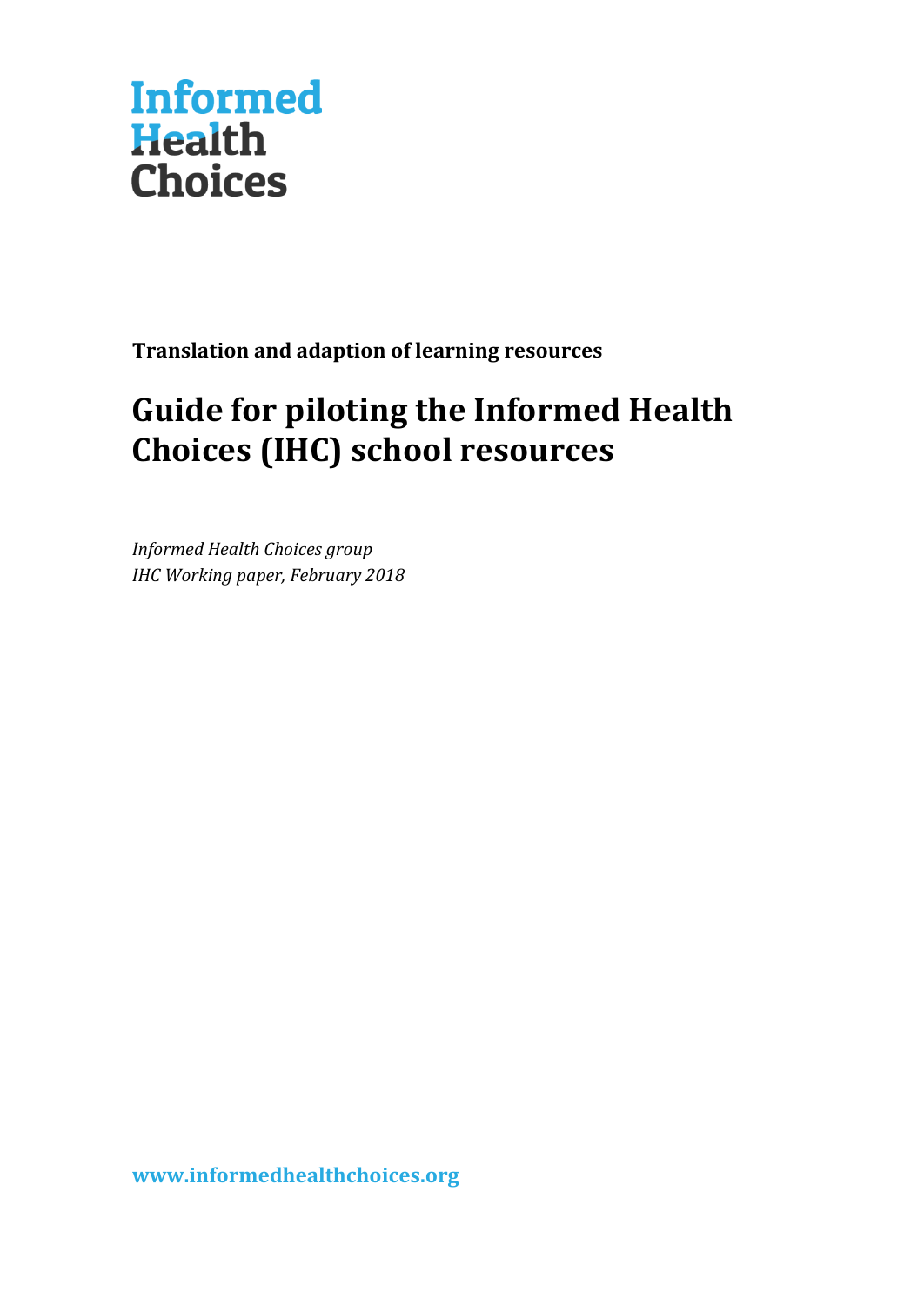## **Colophon**

| <b>Title</b>     | Guide for piloting the Informed Health Choices (IHC)<br>school resources                                                                                                                                                                                                                                                                                                                                                                                                                     |
|------------------|----------------------------------------------------------------------------------------------------------------------------------------------------------------------------------------------------------------------------------------------------------------------------------------------------------------------------------------------------------------------------------------------------------------------------------------------------------------------------------------------|
| Authors          | IHC group                                                                                                                                                                                                                                                                                                                                                                                                                                                                                    |
| Keywords         | Learning resources, school resources, translation, adaption, evidence-informed<br>decision-making, health communication, user testing, user experience                                                                                                                                                                                                                                                                                                                                       |
| Citation         | The Informed Health Choices group. Guide for piloting the Informed<br>Health Choices (IHC) school resources. Informed Health Choices Working<br>Paper, Norwegian Institute of Public Health, 2017. ISBN 978-82-8082-895-8                                                                                                                                                                                                                                                                    |
| Article category | $\Box$ About Informed Health Choices<br>$\Box$ Key concepts and glossary<br>$\Box$ Learning resources<br>$\square$ Systematic reviews<br>$\Box$ Development and evaluation of learning resources<br>$\sqrt{\ }$ Translation and adaption of learning resources<br>$\Box$ Claim evaluation tools<br>$\Box$ Editorials and commentaries<br>$\Box$ Grant applications                                                                                                                           |
| Date             | December 2017                                                                                                                                                                                                                                                                                                                                                                                                                                                                                |
| License          | Informed Health Choices is licensed under the Creative Commons Attribu-<br>tion-NonCommercial-ShareAlike 4.0 International licencse.                                                                                                                                                                                                                                                                                                                                                         |
|                  | You are free to:<br><b>Share</b> $\sim$ copy and redistribute the material in any medium or format<br>$\bullet$<br>• <b><i>Adapt</i></b> — remix, transform, and build upon the material<br>The licensor cannot revoke these freedoms as long as you follow the<br>$\bullet$<br>license terms<br>Under the following terms:<br><b>Attribution</b> — You must give appropriate credit, provide a link to the<br>$\bullet$<br>license, and indicate if changes were made. You may do so in any |

- reasonable manner, but not in any way that suggests the licensor endorses you or your use.
- **NonCommercial** You may not use the material for [commercial](https://creativecommons.org/licenses/by-nc-sa/4.0/)  [purposes.](https://creativecommons.org/licenses/by-nc-sa/4.0/)
- **ShareAlike** If you remix, transform, or build upon the material, you must distribute your contributions under the [same license](https://creativecommons.org/licenses/by-nc-sa/4.0/) as the original.
- **No additional restrictions** You may not apply legal terms or [technological measures](https://creativecommons.org/licenses/by-nc-sa/4.0/) that legally restrict others from doing anything the license permits.
- **This is a summary, not a substitute for the [license.](https://creativecommons.org/licenses/by-nc-sa/4.0/legalcode)**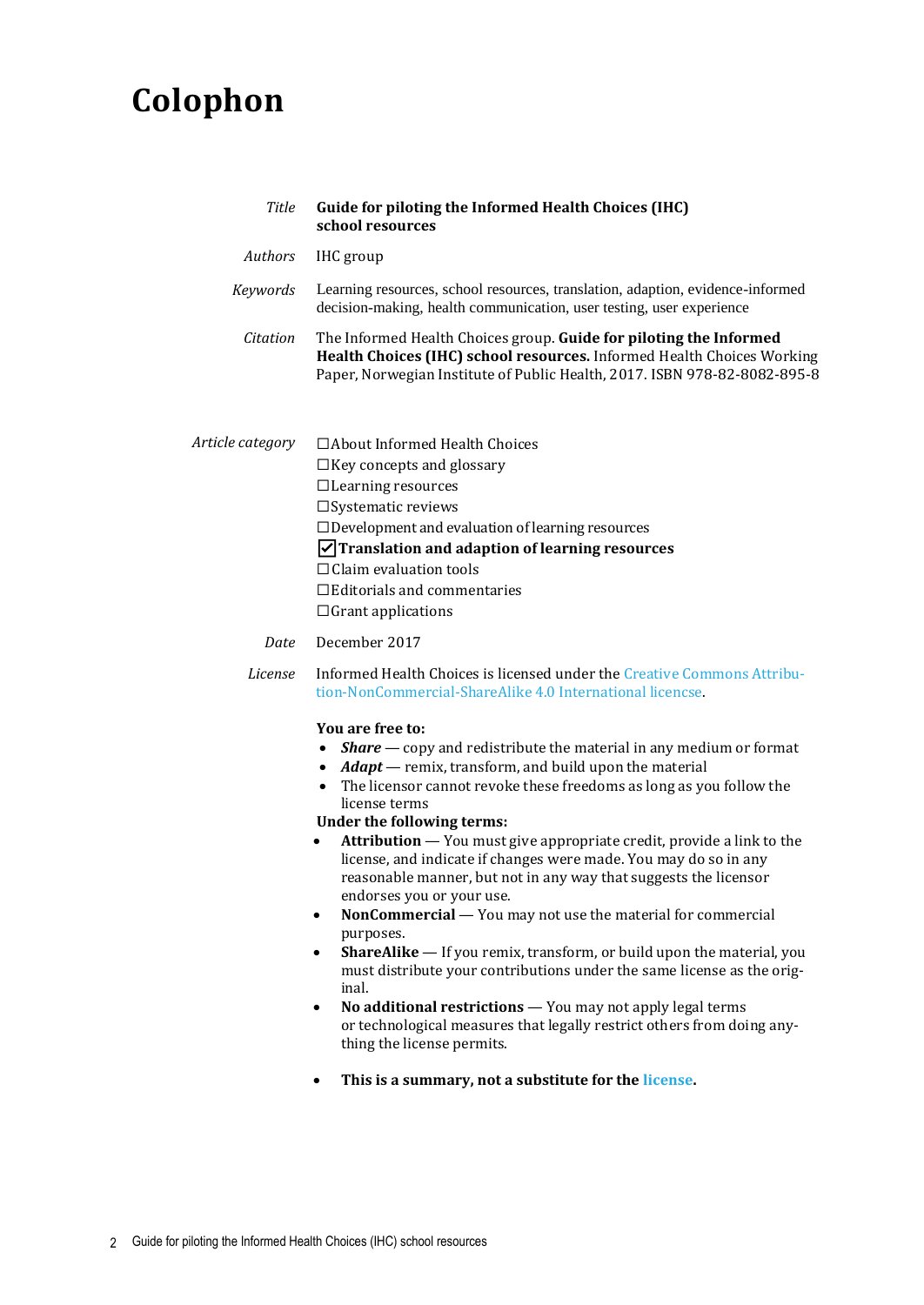# **Step by step guide**

If you need to translate resources before carrying out a school pilot, see the **Guide for translating and adapting [Informed Health Choices school re](https://www.dropbox.com/sh/js9pu331zj6nvbc/AACWPQ7F_1EUp88yZMz8kSUya?dl=0)[sources](https://www.dropbox.com/sh/js9pu331zj6nvbc/AACWPQ7F_1EUp88yZMz8kSUya?dl=0)**. (In progress, not yet available)

\_\_\_\_\_\_\_\_\_\_\_\_\_\_\_\_\_\_\_\_\_\_\_\_\_\_\_\_\_\_\_\_\_\_\_\_\_\_\_\_\_\_\_\_\_\_\_\_\_\_\_\_\_\_\_\_\_\_\_\_\_\_\_\_\_\_\_\_\_\_\_\_\_\_

### **Preparation**

- **1. Tailor presentation materials for your study**
	- You will be presenting the project to many people. Prepare PPT and/or two-page presentation as needed. [See examples of project presentation.](https://www.dropbox.com/sh/n5y3y75ainxb6g8/AAB1T7p7EAHilf1YyLLwOMMqa?dl=0)
- **2. Establish an advisory group including teachers and education administrators**
	- The advisory group can help identify appropriate grade level for the resources, help recruit schools, function as test persons for piloting interviews, and give feedback on the resources from a teacher/system perspective
	- They can also help identify dissemination opportunities
	- Consider including head teachers, local or national civil servants, and policymakers - either together with teachers or as a separate advisory group. You may also want to have an advisory group with children.
	- They may also help identify key stakeholders whom you might want to interview regarding implementation considerations (see step 12).
- **3. With input from the advisory group, identify your target audience and how you will recruit them**
	- Which grade level is most appropriate (children), what type of teachers/subject matter might be most appropriate based on your curriculum, how many classes you want to include, and how you will recruit schools and teachers
- **4. Prepare a protocol / plan** 
	- See Protocol template (Appendix 1)
- **5. Address any regulatory requirements**
	- See page 1, Appendix 4.
- **6. If using paper-based resources:**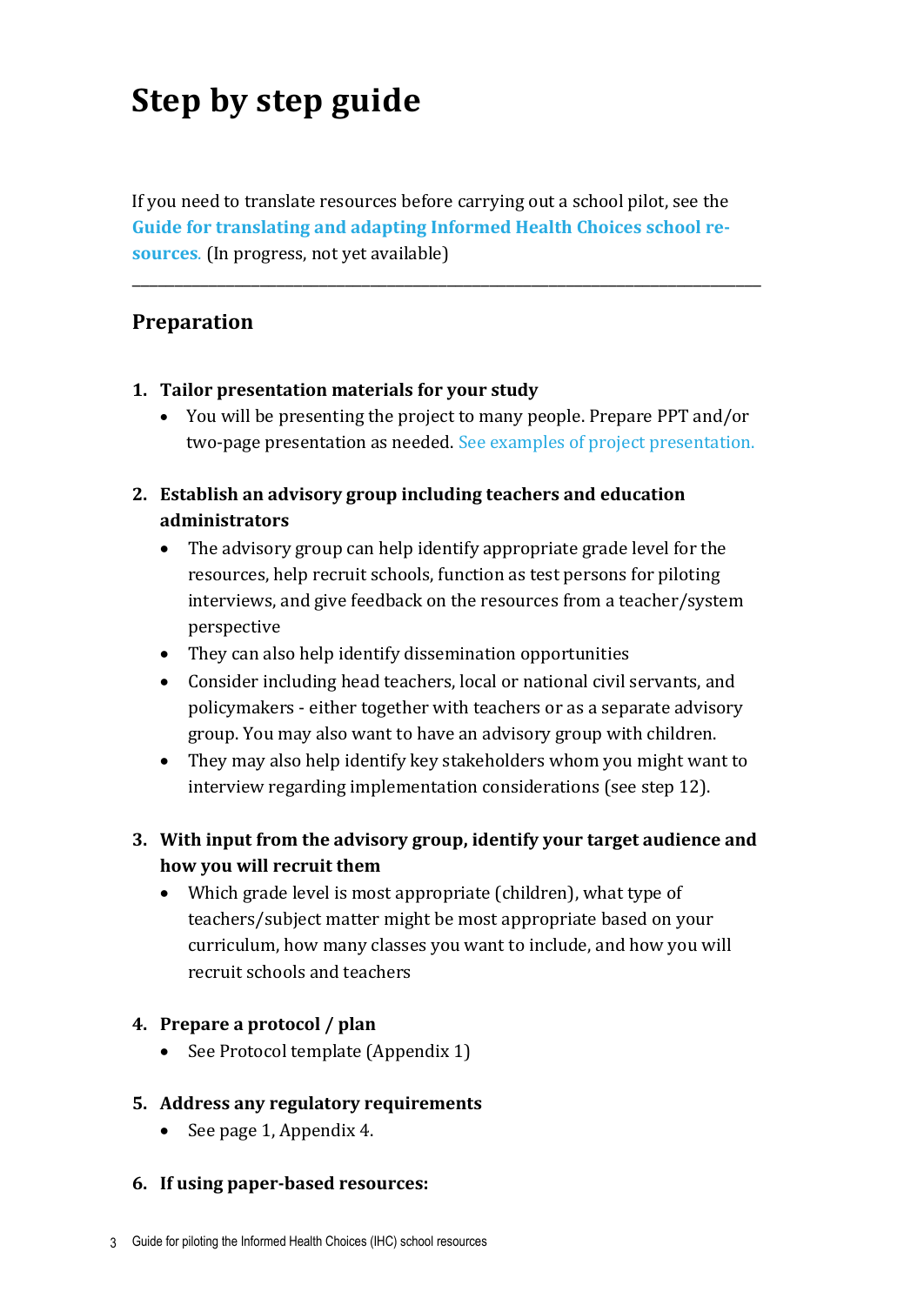- Edit Printer specifications (Appendix 2)
- Solicit price estimates from 3 different printers
- Once you have placed an order, producing bound books can take up to one month

#### **7. If using tablets:**

- Ensure a sufficient number of tablets are available
- Install books on tablets
- (Optional: Print children's exercise books for them to write in; print teachers' guide if there is a need for paper version in addition to the digital one).

\_\_\_\_\_\_\_\_\_\_\_\_\_\_\_\_\_\_\_\_\_\_\_\_\_\_\_\_\_\_\_\_\_\_\_\_\_\_\_\_\_\_\_\_\_\_\_\_\_\_\_\_\_\_\_\_\_\_\_\_\_\_\_\_\_\_\_\_\_\_\_\_\_\_

#### **8. Tailor and carry out teacher training**

• See Teacher training template (Appendix 3)

## **School pilot and data collection**

- **9. Interaction with the pilot schools before start (head teacher and teacher)** 
	- With the help of the teacher, invite children user test /focus group to participate
	- Participant consent forms school, teacher, children, parents (Appendix 4) – for people participating in user-testing or focus groups.
	- Regarding individual consent for all students participating in the pilot, we do not think this is necessary for reasons described on page 1, Appendix 4.
	- Photo consent forms (Appendix 5)
	- Agree on plan for non-participatory observation and user testing during the pilot

#### **10.Lessons begin**

#### **11.Non-participatory observation of lessons and user test interviews**

- See Lesson observation form (Appendix 6)
- See Interview guide template for user-testing (Appendix 7)
- See also the [User-test package](https://www.dropbox.com/sh/q4ip3o33czkktuj/AADV3w1_IOi4KyPkHN21mY_5a?dl=0) for general information about this method.

#### **12.Advisory group feedback**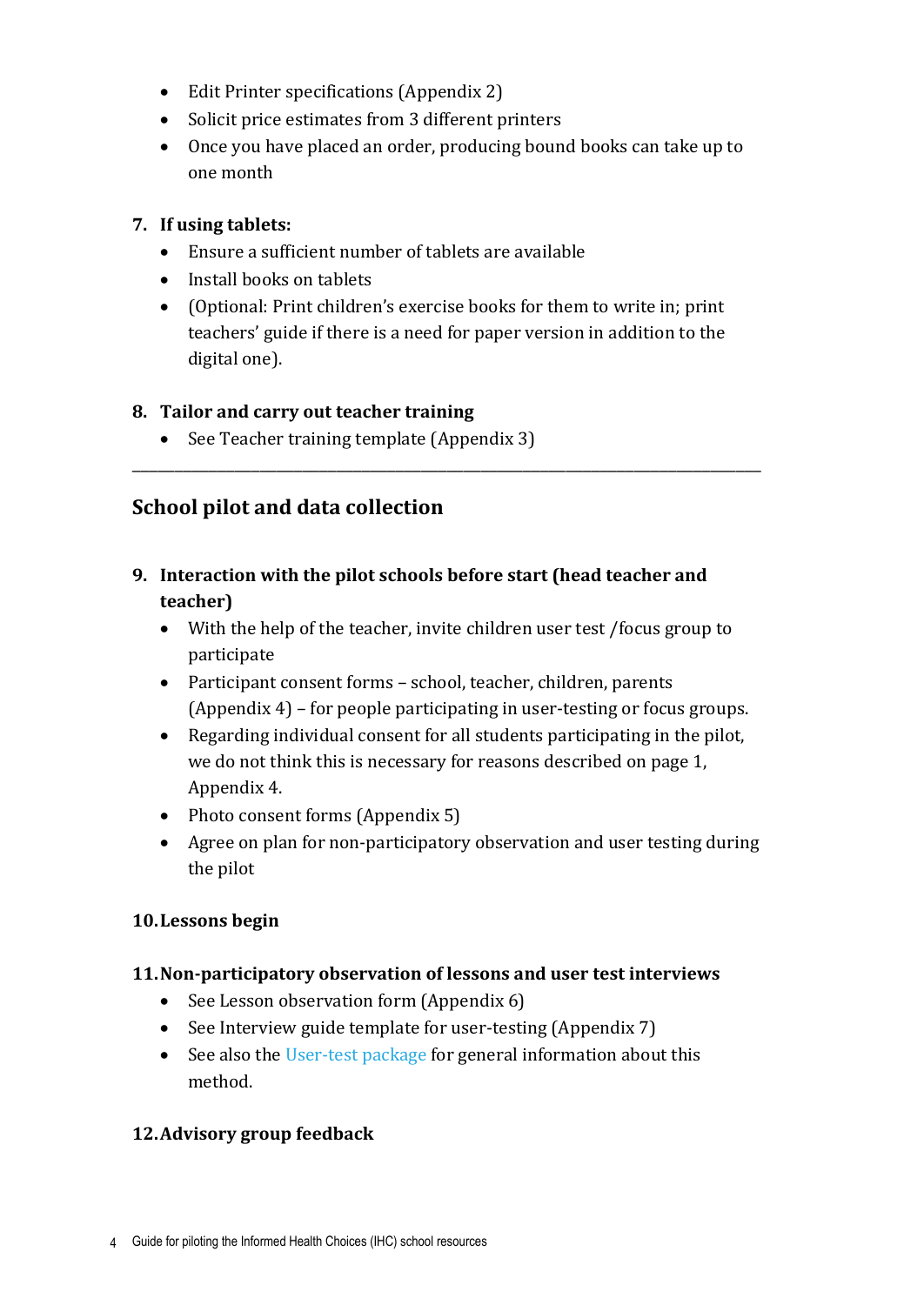- You should plan to get feedback about the resources from the advisory group in some form, so that you get more input from a teacher perspective than just from the pilot teacher(s). This could be individual user tests with members of the advisory group or focus group with the larger group.
- Advisory group can also help with issues that arise during pilot.

#### **13.Other interviews – exploring implementation considerations**

- In addition to user experience feedback, you can explore potential implementation considerations of using the resources in your context.
- This involves interviewing other stakeholders using an alternative interview guide
- See framework and interview guide for exploring implementation considerations (Appendix 10)

#### **14.Transcribe user test interviews**

## **Data analysis**

#### **15.Enter findings from lesson observations and user test interviews into spread sheet**

\_\_\_\_\_\_\_\_\_\_\_\_\_\_\_\_\_\_\_\_\_\_\_\_\_\_\_\_\_\_\_\_\_\_\_\_\_\_\_\_\_\_\_\_\_\_\_\_\_\_\_\_\_\_\_\_\_\_\_\_\_\_\_\_\_\_\_\_\_\_\_\_\_\_

• See Findings spread sheet template (Appendix 8)

#### **16.Code according to seriousness (from the user perspective)**

• See Findings spread sheet template (codes explained on separate tab) (Appendix 8)

#### **17.Brainstorm solutions about problems uncovered**

• See Brainstorming instructions (Appendix 9)

#### **18.Present findings to advisory group, teachers and children**

• This is to check that the most important issues were uncovered, and that the participants agree with your assessment of the seriousness codes, since these are made on assumed effect on user experience

#### **19.Solicit their ideas about solutions**

• Using brainstorming methods or simple discussion

#### **20.Adjust your set of findings and seriousness codes, based on their input**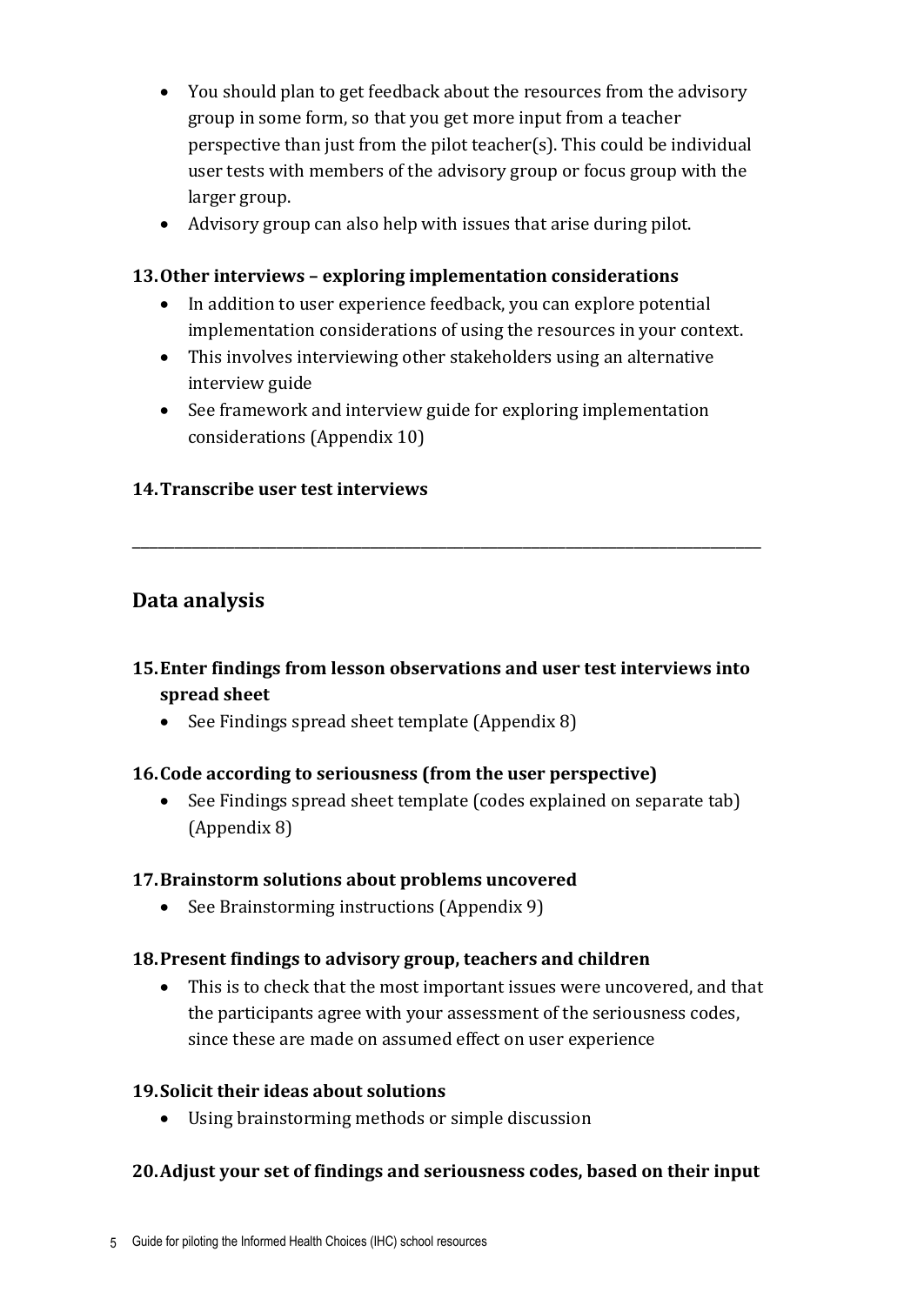### **21.Reach consensus about a set of potential changes sorted into 3 categories**

• Categories: Easy text changes, Major changes (involves changing drawing/layout), Dramatic changes (involves creating new resources from scratch)

#### **22.Make a recommendation**

• Which group of changes does your project team recommend be carried out before scaling up or conducting a large-scale trial to test the resources in your setting? Describe these in detail, including the underlying findings and judgments you made to arrive at these recommendations.

\_\_\_\_\_\_\_\_\_\_\_\_\_\_\_\_\_\_\_\_\_\_\_\_\_\_\_\_\_\_\_\_\_\_\_\_\_\_\_\_\_\_\_\_\_\_\_\_\_\_\_\_\_\_\_\_\_\_\_\_\_\_\_\_\_\_\_\_\_\_\_\_\_\_

## **Dissemination**

#### **23.Prepare a report**

- You should plan on writing an article or preparing a report summarising the findings from your project. This will be of interest to others who might want to translate and adopt the IHC school resources and to a wider audience interested in the design of educational materials generally and specifically for teaching children to think critically about treatment claims and choices.
- Consider the target audience for your report and the key messages and select a suitable place to publish your findings based on that.
- You can publish your report as an IHC Working Paper.
- Contact us if you would like examples of reports or more information about IHC Working Papers.

#### **24.Other dissemination activities**

- Consider other ways of disseminating the resources and your findings, including
	- o Contacting journalists
	- o Social media
	- o Teachers' organsiations
	- o A workshop, seminar, or launch
	- o Conferences
	- o Meetings with key stakeholders
- Make a dissemination plan (See Appendix 14)